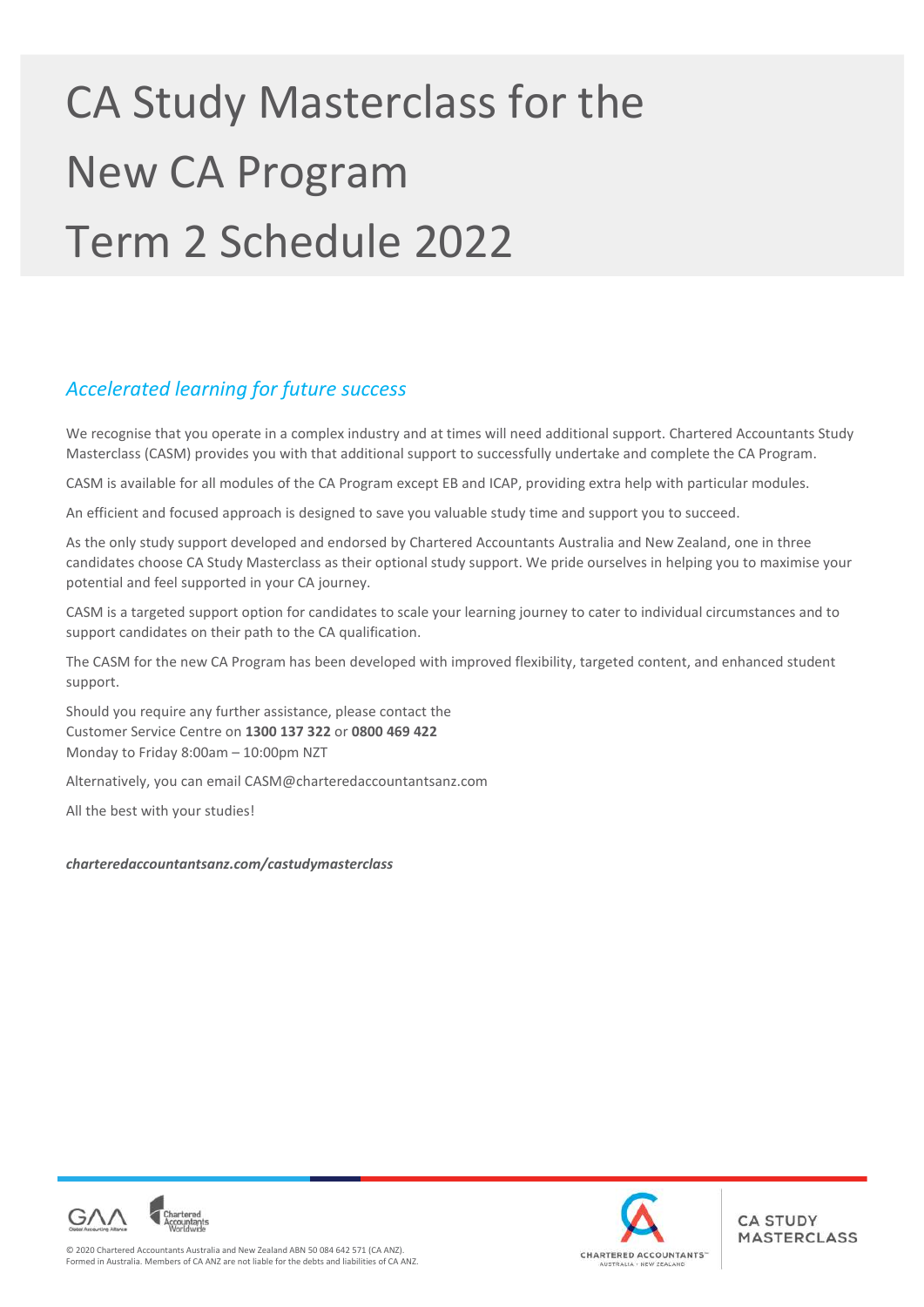# Tier 1: Core 2 - Risk and Technology (RT) (Australia & New Zealand)

*CA Study Masterclass for the New CA Program* 

# OPTION 1: Virtual Classroom (VC) and Assessment Preparation Intensive

| $(2 \times 3 \text{ hours} + 1 \times 6 \text{ hours})$ |                         |                       |                 |
|---------------------------------------------------------|-------------------------|-----------------------|-----------------|
| Series 1                                                | Day                     | <b>Local Time</b>     | <b>Duration</b> |
| VC <sub>1</sub>                                         | Tuesday 12 April 2022   |                       | 3 hours         |
| VC <sub>2</sub>                                         | Tuesday 26 April 2022   | $6.00pm - 9.00pm$     | 3 hours         |
| VC <sub>3</sub>                                         | Saturday 14 May 2022    | $9.00am - 3.00pm$     | 6 hours         |
|                                                         |                         |                       |                 |
|                                                         |                         |                       |                 |
| Series 2*                                               | Day                     | <b>Local Time</b>     | <b>Duration</b> |
| VC <sub>1</sub>                                         | Wednesday 13 April 2022 |                       | 3 hours         |
| VC <sub>2</sub>                                         | Wednesday 27 April 2022 | $6.00$ pm $- 9.00$ pm | 3 hours         |
| VC <sub>3</sub>                                         | Saturday 14 May 2022    | $9.00am - 3.00pm$     | 6 hours         |
|                                                         |                         |                       |                 |

| Series 3        | Dav                    | Local Time           | <b>Duration</b> |
|-----------------|------------------------|----------------------|-----------------|
| VC <sub>1</sub> | Thursday 14 April 2022 | $6.00pm - 9.00pm$    | 3 hours         |
| VC <sub>2</sub> | Thursday 28 April 2022 |                      | 3 hours         |
| VC <sub>3</sub> | Sunday 15 May 2022     | $9.00$ am $-3.00$ pm | 6 hours         |

*\*Series 2 offered in Australian time-zones only* 

# OPTION 2: Virtual Classroom Assessment Preparation

| <b>Intensive</b> | Dav.                 | Local Time           | Duration |
|------------------|----------------------|----------------------|----------|
| Intensive 1      | Saturday 14 May 2022 | $9.00$ am $-3.00$ pm | 6 hours  |
| Intensive 2      | Sunday 15 May 2022   |                      | 6 hours  |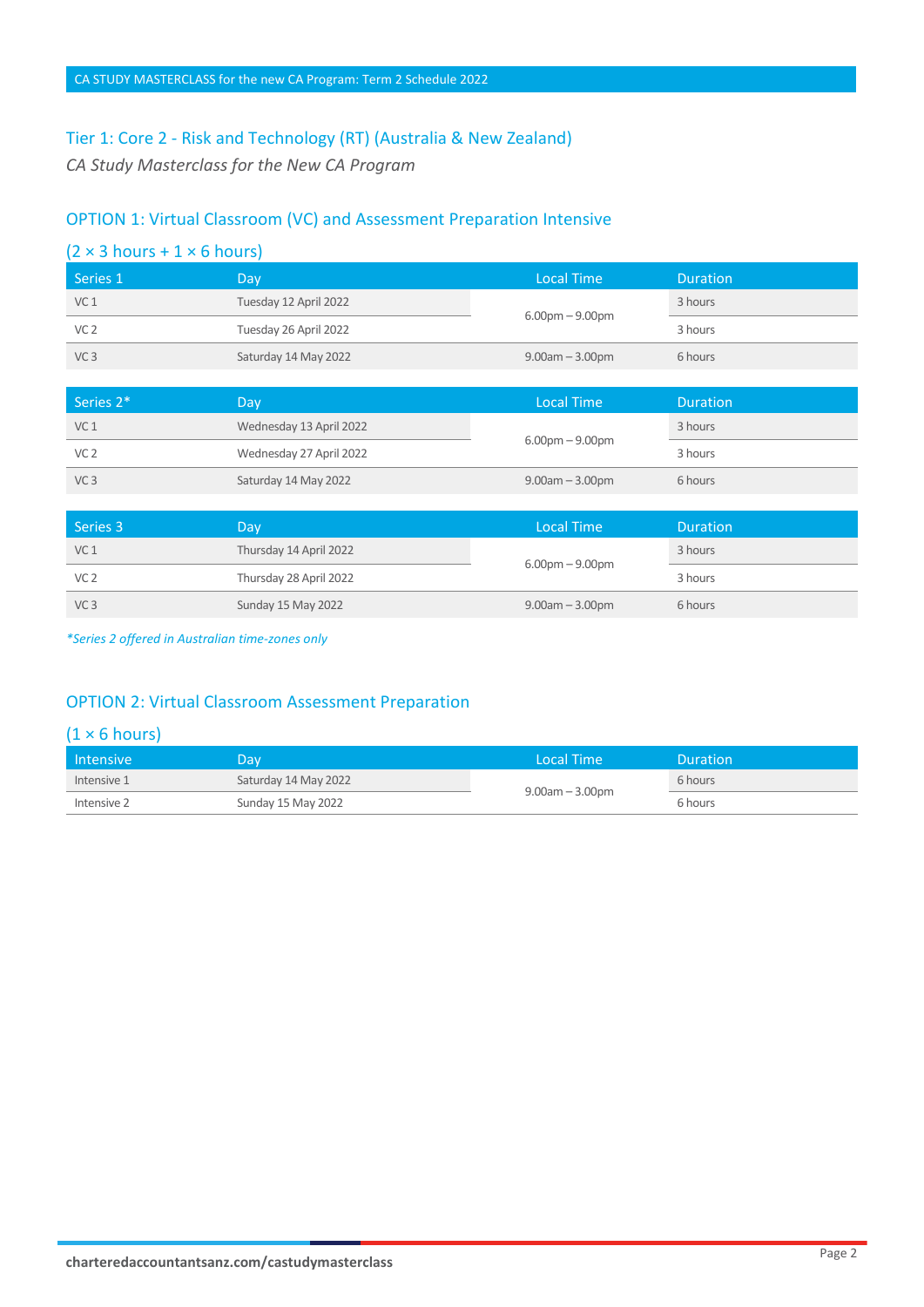# Tier 1: Core 3 – Financial Accounting and Reporting (FAR) (Australia & New Zealand)

*CA Study Masterclass for the New CA Program* 

# OPTION 1: Virtual Classroom (VC) and Exam Preparation Intensive

| $(2 \times 3 \text{ hours} + 1 \times 6 \text{ hours})$ |                         |                       |                 |
|---------------------------------------------------------|-------------------------|-----------------------|-----------------|
| Series 1                                                | Day                     | <b>Local Time</b>     | <b>Duration</b> |
| VC <sub>1</sub>                                         | Tuesday 19 April 2022   |                       | 3 hours         |
| VC <sub>2</sub>                                         | Tuesday 10 May 2022     | $6.00$ pm $- 9.00$ pm | 3 hours         |
| VC <sub>3</sub>                                         | Saturday 21 May 2022    | $9.00am - 3.00pm$     | 6 hours         |
|                                                         |                         |                       |                 |
| Series 2*                                               | Day                     | <b>Local Time</b>     | <b>Duration</b> |
| VC <sub>1</sub>                                         | Wednesday 20 April 2022 |                       | 3 hours         |
| VC <sub>2</sub>                                         | Wednesday 11 May 2022   | $6.00$ pm $-9.00$ pm  | 3 hours         |
| VC <sub>3</sub>                                         | Saturday 21 May 2022    | $9.00am - 3.00pm$     | 6 hours         |
|                                                         |                         |                       |                 |
|                                                         |                         |                       |                 |
| Series 3                                                | Day                     | <b>Local Time</b>     | <b>Duration</b> |

| l Series 3      | Dav.                   | Local Time           | <b>Duration</b> |
|-----------------|------------------------|----------------------|-----------------|
| VC <sub>1</sub> | Thursday 21 April 2022 | $6.00pm - 9.00pm$    | 3 hours         |
| VC <sub>2</sub> | Thursday 12 May 2022   |                      | 3 hours         |
| VC <sub>3</sub> | Sunday 22 May 2022     | $9.00$ am $-3.00$ pm | 6 hours         |

*\*Series 2 offered in Australian time-zones only* 

# OPTION 2: Virtual Classroom Exam Preparation Intensive

| <b>Intensive</b> | Day.                 | Llocal Time !        | Duration |
|------------------|----------------------|----------------------|----------|
| Intensive 1      | Saturday 21 May 2022 | $9.00$ am $-3.00$ pm | 6 hours  |
| Intensive 2      | Sunday 22 May 2022   |                      | 6 hours  |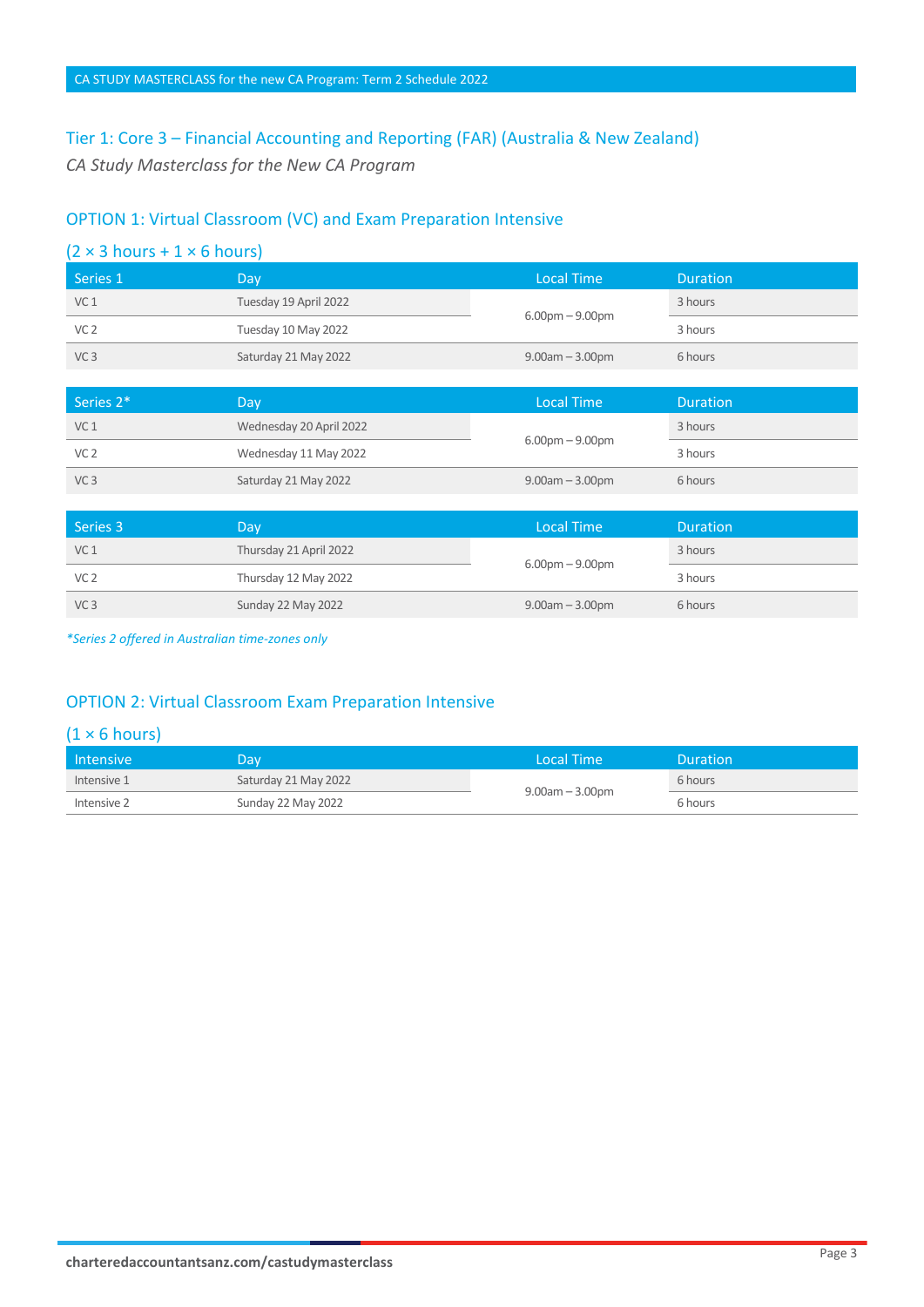#### Tier 1: Core 4 - Tax (Australia & New Zealand)

*CA Study Masterclass for the New CA Program* 

#### OPTION 1: Virtual Classroom (VC) and Exam Preparation Intensive

| <b>Series 3</b>                                         | Day                     | <b>Local Time</b>     | <b>Duration</b> |  |
|---------------------------------------------------------|-------------------------|-----------------------|-----------------|--|
|                                                         |                         |                       |                 |  |
| VC <sub>3</sub>                                         | Saturday 14 May 2022    | $9.00am - 3.00pm$     | 6 hours         |  |
| VC <sub>2</sub>                                         | Wednesday 27 April 2022 |                       | 3 hours         |  |
| VC <sub>1</sub>                                         | Wednesday 13 April 2022 | $6.00pm - 9.00pm$     | 3 hours         |  |
| Series 2*                                               | Day                     | <b>Local Time</b>     | <b>Duration</b> |  |
|                                                         |                         |                       |                 |  |
| VC <sub>3</sub>                                         | Saturday 14 May 2022    | $9.00am - 3.00pm$     | 6 hours         |  |
| VC <sub>2</sub>                                         | Tuesday 26 April 2022   |                       | 3 hours         |  |
| VC <sub>1</sub>                                         | Tuesday 12 April 2022   | $6.00$ pm $- 9.00$ pm | 3 hours         |  |
| Series 1                                                | Day                     | <b>Local Time</b>     | <b>Duration</b> |  |
| $(2 \times 3 \text{ hours} + 1 \times 6 \text{ hours})$ |                         |                       |                 |  |

| Series 3        | Dav.                   | <b>Local Time</b>    | <b>Duration</b> |
|-----------------|------------------------|----------------------|-----------------|
| VC <sub>1</sub> | Thursday 14 April 2022 | $6.00pm - 9.00pm$    | 3 hours         |
| VC <sub>2</sub> | Thursday 28 April 2022 |                      | 3 hours         |
| VC <sub>3</sub> | Sunday 15 May 2022     | $9.00$ am $-3.00$ pm | 6 hours         |

*\*Series 2 offered in Australian time-zones only* 

# OPTION 2: Virtual Classroom Exam Preparation

| l Intensive | 2aV                  | Local Time           | <b>Duration</b> |
|-------------|----------------------|----------------------|-----------------|
| Intensive 1 | Saturday 14 May 2022 | $9.00$ am $-3.00$ pm | 6 hours         |
| Intensive 2 | Sunday 15 May 2022   |                      | 6 hours         |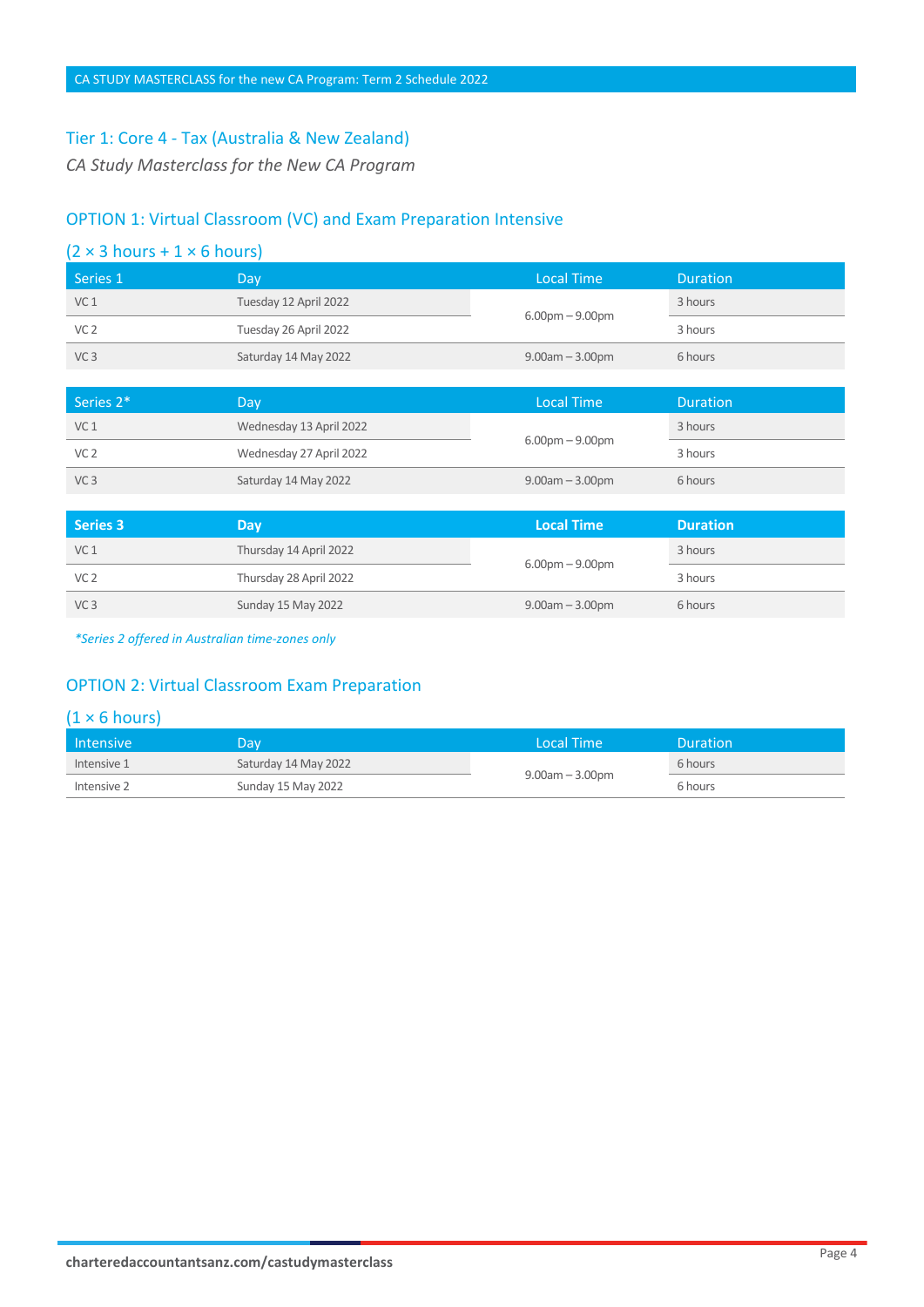# Tier 2: Core 6 - Audit and Risk (AR) (Australia & New Zealand)

*CA Study Masterclass for the New CA Program* 

# OPTION 1: Virtual Classroom (VC) and Exam Preparation Intensive

# $(1 \times 3$  hours, 1 x 1 hour Live Q & A + 1  $\times$  6 hours)

| Series 1        | <b>Days</b>           | Local Time           | Duration |
|-----------------|-----------------------|----------------------|----------|
| VC <sub>1</sub> | Tuesday 19 April 2022 | $6.00pm - 9.00pm$    | 3 hours  |
| VC 2 (Live Q&A) | Tuesday 10 May 2022   | $6.00pm - 7.00pm$    | 1 hour   |
| VC <sub>3</sub> | Saturday 28 May 2022  | $9.00$ am $-3.00$ pm | 6 hours  |

| Series 2*       | <b>Days</b>             | Local Time                        | <b>Duration</b> |
|-----------------|-------------------------|-----------------------------------|-----------------|
| VC <sub>1</sub> | Wednesday 20 April 2022 | $6.00pm - 9.00pm$                 | 3 hours         |
| VC 2 (Live Q&A) | Wednesday 11 May 2022   | $6.00 \text{pm} - 7.00 \text{pm}$ | 1 hour          |
| VC <sub>3</sub> | Saturday 28 May 2022    | $9.00$ am $-3.00$ pm              | 6 hours         |

| Series 3        | <b>Days</b>            | Local Time        | <b>Duration</b> |
|-----------------|------------------------|-------------------|-----------------|
| VC <sub>1</sub> | Thursday 21 April 2022 | $6.00pm - 9.00pm$ | 3 hours         |
| VC 2 (Live Q&A) | Thursday 12 May 2022   | $6.00pm - 7.00pm$ | 1 hour          |
| VC <sub>3</sub> | Sunday 29 May 2022     | $9.00am - 3.00pm$ | 6 hours         |

*\*Series 2 offered in Australian time-zones only* 

# OPTION 2: Virtual Classroom Exam Preparation

| <b>Days</b> | Davs.                | Local Time           | <b>Duration</b> |
|-------------|----------------------|----------------------|-----------------|
| Intensive 1 | Saturday 28 May 2022 | $9.00$ am $-3.00$ pm | 6 hours         |
| Intensive 2 | Sunday 29 May 2022   |                      | 6 hours         |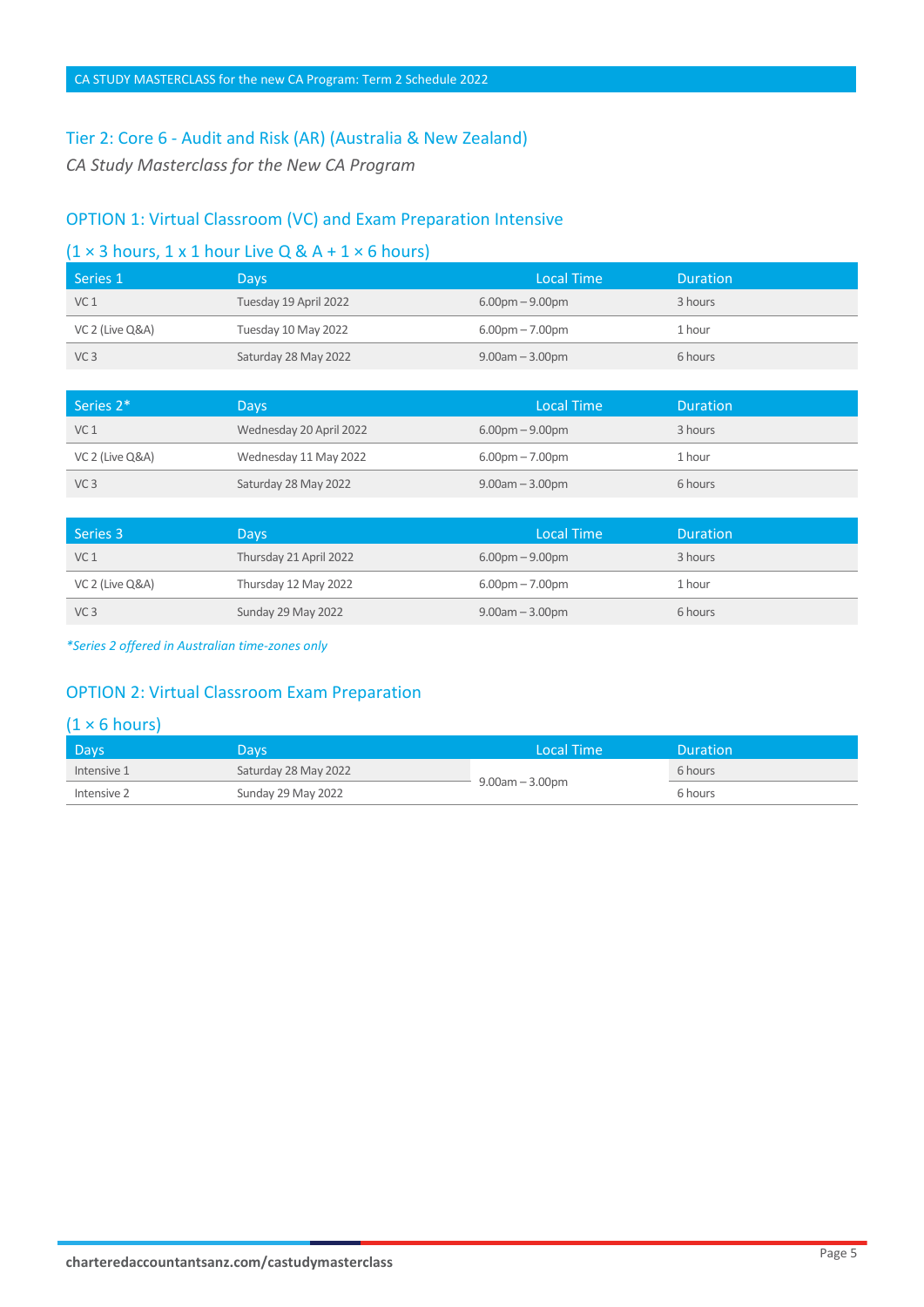#### Tier 3: Financial Modelling (FM) (Australia & New Zealand)

*CA Study Masterclass for the New CA Program* 

# OPTION 1: Virtual Classroom (VC) and Assessment Preparation Intensive

| $(1 \times 3$ hours, + 1 $\times$ 5 hours) |
|--------------------------------------------|
|--------------------------------------------|

| Tuesday 19 April 2022<br>$6.00pm - 9.00pm$<br>VC <sub>1</sub><br>3 hours<br>Saturday 7 May 2022<br>$9.00$ am $- 2.00$ pm<br>VC <sub>2</sub><br>5 hours | Series 1 | Days | Local Time | <b>Duration</b> |
|--------------------------------------------------------------------------------------------------------------------------------------------------------|----------|------|------------|-----------------|
|                                                                                                                                                        |          |      |            |                 |
|                                                                                                                                                        |          |      |            |                 |

| Series 2 <sup>*</sup> | Days,                   | Local Time                        | <b>Duration</b> |
|-----------------------|-------------------------|-----------------------------------|-----------------|
| VC <sub>1</sub>       | Wednesday 20 April 2022 | $6.00 \text{pm} - 9.00 \text{pm}$ | 3 hours         |
| VC <sub>2</sub>       | Saturday 7 May 2022     | $9.00$ am $- 2.00$ pm             | 5 hours         |

| Series 3        | <b>Days</b>            | Local Time            | <b>Duration</b> |
|-----------------|------------------------|-----------------------|-----------------|
| VC <sub>1</sub> | Thursday 21 April 2022 | $6.00pm - 9.00pm$     | 3 hours         |
| VC <sub>2</sub> | Sunday 8 May 2022      | $9.00$ am $- 2.00$ pm | 5 hours         |

*\*Series 2 offered in Australian time-zones only* 

# OPTION 2: Virtual Classroom Assessment Preparation

| Days        | Davs                | ا Local Time          | <b>Duration</b> |
|-------------|---------------------|-----------------------|-----------------|
| Intensive 1 | Saturday 7 May 2022 | $9.00$ am $- 2.00$ pm | 5 hours         |
| Intensive 2 | Sunday 8 May 2022   |                       | 5 hours         |